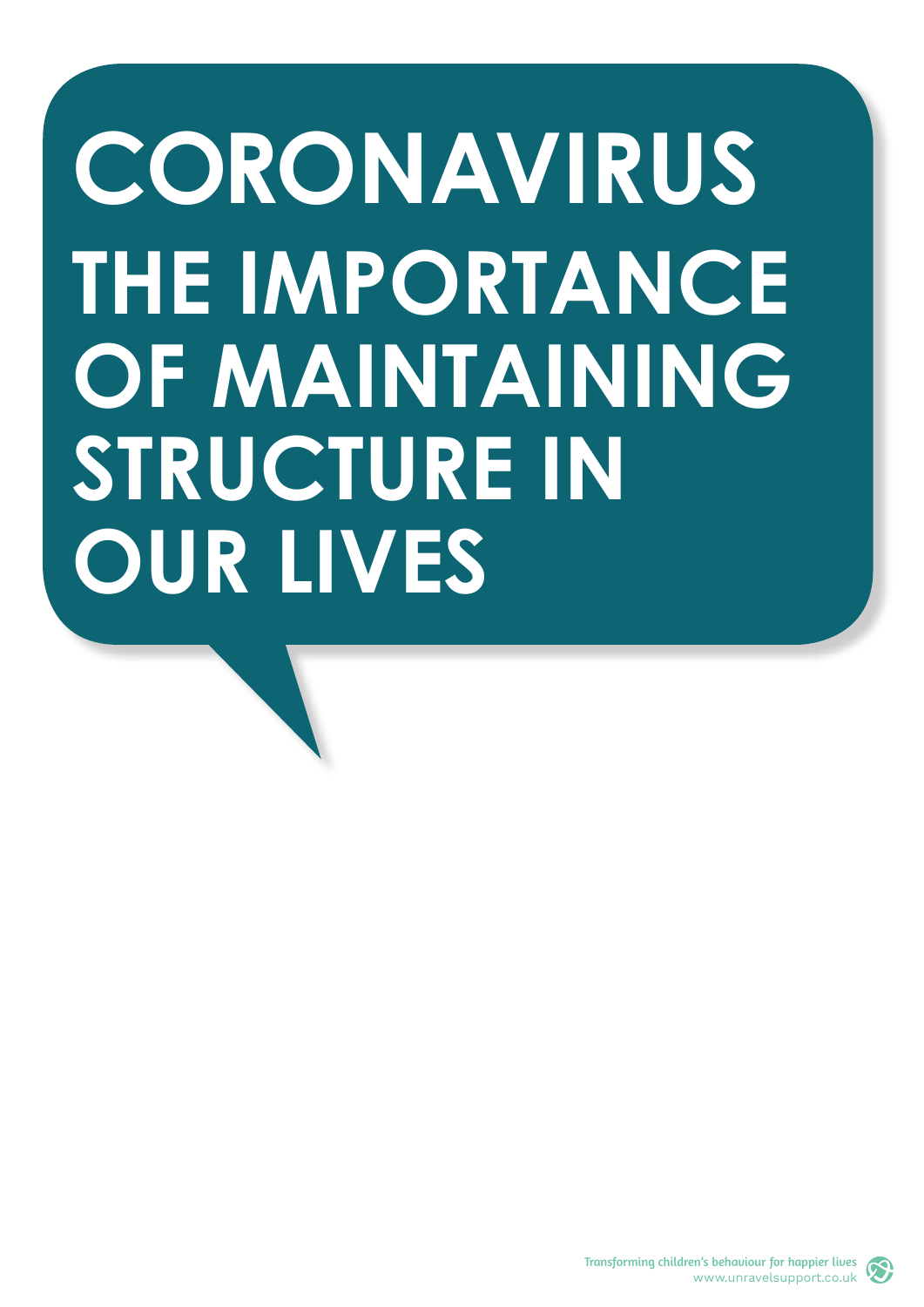### Dear parent/carer

Children need structure, routine and to have a sense of a predictable day.

A structured day is vital for children's well-being as it provides them with a sense of purpose, direction, familiarity and routine. Attending school provides children with that structure. From getting ready at home in the morning, to following their daily timetable, children are generally sure of how their day will unfold. Yes, there are odd occasions when the routine changes, e.g. snowy days, school trips and teacher training days. However, on the whole, school is pretty predictable, wherein children find opportunities to be successful, connect, push boundaries and accomplish things, all of which helps to build both their self-esteem and individual characters.

With schools temporarily closed that all-important structure, which usually takes centre stage in our families' lives, has all but disappeared. The timing of the closure has not been ideal. Closing just before the Easter break may have given us the impression that the lockdown would simply be an extension to the holiday we were about to have. Therefore, the more relaxed, holiday rules would apply, i.e. staying up all night, sleeping through the day, watching too much TV and gaming 24/7.

This is different, as this time we don't quite know when we will be returning to our structured lives. It could be weeks or even months. If the summer holidays are anything to go by, most children are craving the school structure after around four weeks. There may therefore be plenty of time for bad habits to form and that all important sense of purpose to disappear, unless we formulate our own healthy structure to follow. Maintaining a structured life is vital if we are to get through this difficult time. Structure will ensure we have enough energy and resilience to tackle the challenges of the future, after the epidemic.

In this document, you will find tips on how to keep structure in yours and your children's life. If you are looking to priorities what is most important, Unravel will always suggest that you focus on maintaining a health sleeping pattern, as poor sleep can have a direct and dramatic effect on our mental health and resilience to cope with adverse situations.

Please remember, these are extraordinary times. We're not looking for perfection and normality, just enough structure to get us through. Be kind to yourself, you are doing your best.

Take care.

The Unravel Team



Supporting you on behalf of your child's school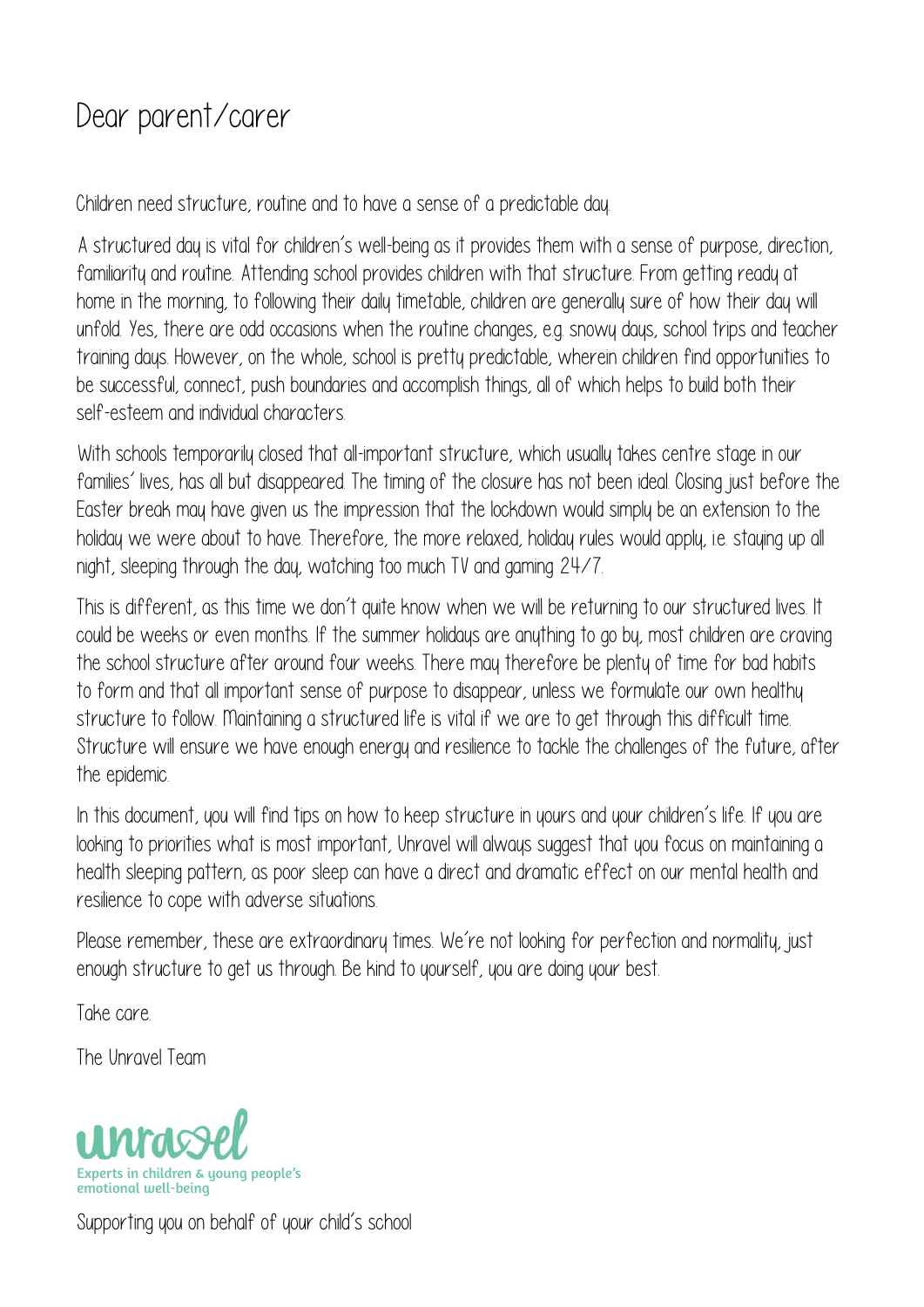#### **MAINTAINING STRUCTURED LIVES: WHOLE FAMILY**

- Wake up at the same time every day and go through a similar routine of getting dressed, getting ready and having breakfast, as a beginning to the day. The goal is to keep things a normal as possible so things can be a bit more relaxed at the weekends
- **C** Eat meals together and stick to a regular mealtime routine. Use this time to talk, reflect and plan
- Planning is important. Spend some time talking to your children about possible activities they will enjoy before they get bored. Create a bank of activities that vary in content, purpose and outcome
- $\bullet$  Try to include activities which include learning, play, reading, creativity, fun, exploration and physical activities. With a plan, you can begin to gather resources to help with those activities. Once you have an idea of what your children can do, produce a visual timetable with them so they know what they are doing and when they are doing it
- Your children's school will have supplied a home learning pack or some means of accessing online learning. Schedule time into every weekday to complete this work, even if it just a couple of hours a day.
- $\bigcup$  If your young children say they are bored, they are simply asking for guidance and don't mean to annoy you. Try to gently encourage your children to find their own solutions to their boredom before you jump in with suggestions

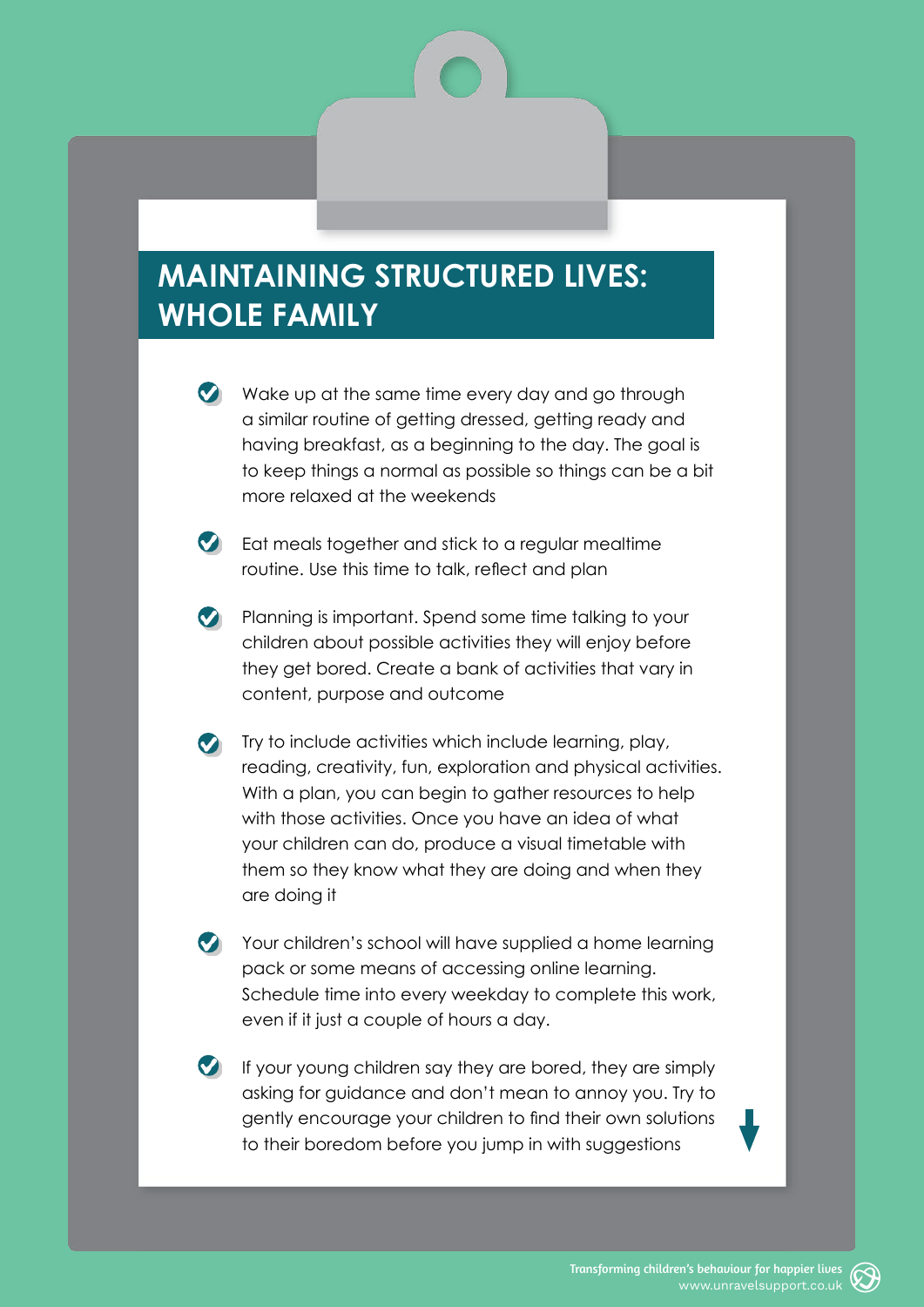**C** Lockdown will inevitably present numerous challenges for family life. It is worth considering that this is also a unique opportunity to bond as a family without life's responsibilities getting in the way



Give each other space

We're all in this for the first time and we're all learning. Be kind, and forgive yourself and others if mistakes are made.

#### **MAINTAINING STRUCTURED LIVES: YOUNG CHILDREN**

- Outside play is essential for young children's development and well-being. Schedule outside play in their daily routine. If possible, take your child to the park, although if advice suggests that this is no longer possible, explore the garden or any nearby outside space where contact with others is limited
- Dig out old toys and games. Playing with these could bring on familiar, positive feelings from less stressful times
- Keep activities fairly short before introducing something different. Young children don't always know when they've had enough, which can lead to frustration. This is why the school day is divided into blocks
- Have them join you doing the housework. They will feel like they are helping in some way

Fully immerse yourself in your child's activity. Be a child again. It will be deeply beneficial to you both.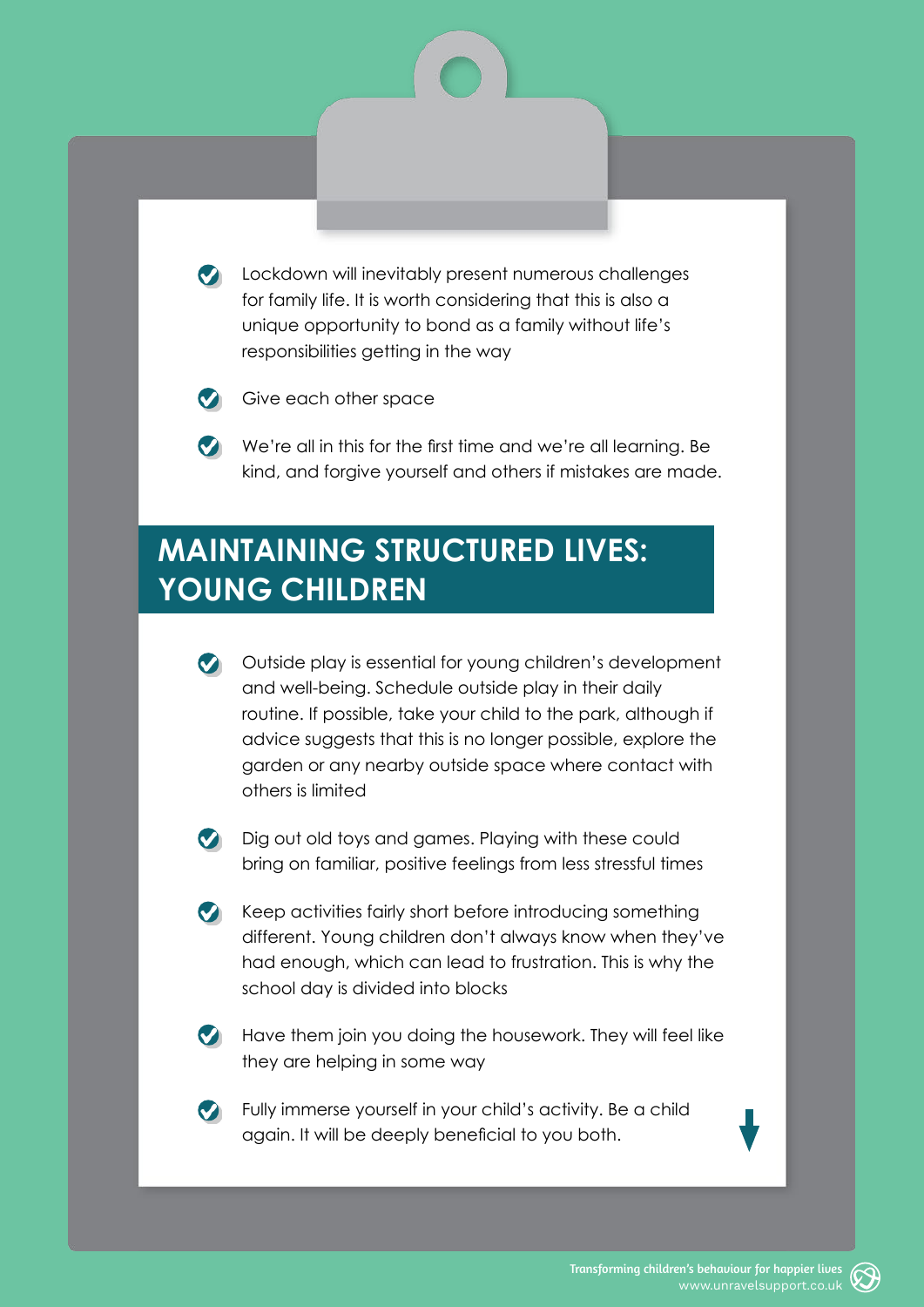#### **MAINTAINING STRUCTURED LIVES: TEENAGERS**

- Use this as an opportunity for your teenagers to learn life skills such as cooking, cleaning, ironing and DIY jobs
- Allow for some screen time, although too much time spent on smart devices, watching TV and gaming is likely to result in moody behaviour
- Use screen time as a bargaining tool to ensure your teenager engages with other things, from schoolwork to housework. Avoid taking away their only means of connecting with their friends completely. Connecting to friends is vital to their emotional well-being
- While most teenagers complain about school, most secretly recognise that it's the most important aspect of their lives outside the family unit. This is because for most, but not all, it provides them with their biggest source of the very thing the teenage brain craves: social interaction. Encourage your teenager to stay connected with friends during the lockdown period. At the moment, this is likely to be through smart devices due to social distancing requirements. Encourage your teenager to use apps that allow them to see the person they are talking to, as this will help them feel connected
- If your child struggles to stick to a reasonable sleep pattern and you are finding that they are awake all night and sleeping all day, remember, your Wi-Fi can be switched off at night. If you feel you need to do this, talk to them and warn them first, to avoid confrontation. Your teenager needs to know what the boundaries are and the consequences. They also need to be given the opportunity to prove they can be responsible.